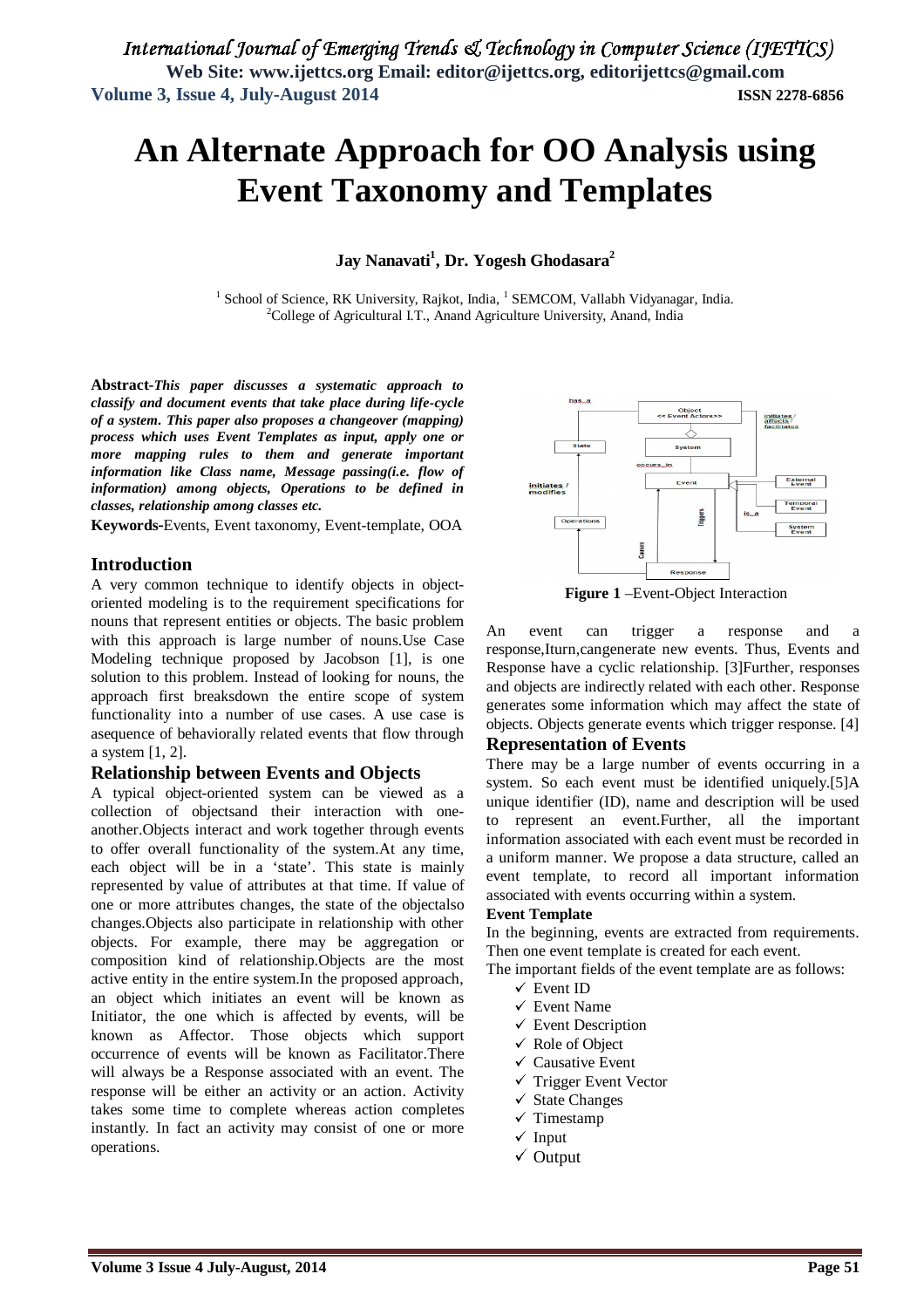The following table describes each of theseattributes further

| Sr.<br>No.     | <b>Attribute</b>            | <b>Type</b> | Description                                                                                                                              |
|----------------|-----------------------------|-------------|------------------------------------------------------------------------------------------------------------------------------------------|
| 1              | Event ID                    | String      | A value to identify an event uniquely.                                                                                                   |
|                | Event Name                  | String      | A simple name expressed in natural language in Verb-<br>Object form.                                                                     |
| 3              | Event Description           | String      | Short description of an event in Subject-Verb-Object<br>form.                                                                            |
| 4              | Role of Object              | String      | Initiator Facilitator Affecter                                                                                                           |
| 5              | Causative Event             | Event ID    | Event responsible for triggering given event.                                                                                            |
| $\overline{6}$ | <b>Trigger Event Vector</b> | Event IDs   | A set of events which are triggered by given event.                                                                                      |
| 7              | <b>State Changes</b>        | String      | Changes caused by the event.                                                                                                             |
| 8              | Timestamp                   | Time        | Time at which the event occurs. Since it is not possible to<br>predict the exact time, at analysis phase dummy<br>timestamp can be used, |
| $\mathsf{Q}$   | Input                       | Data        | Input refers to the data needed by the event to trigger.                                                                                 |
| 10             | Output                      | Data        | Output refers to the data generated by the event.                                                                                        |
| 11             | Count                       | integer     | No. of instances participating in an event.                                                                                              |

#### **Use of Event Template**

The proposed Event Template will be used to systematically and consistently (i.e. uniformly) record the event-related information. Such information then can be used to build an Event-based framework<br>Event template vs. Use case

| Sr.            | Area                            | <b>Observations</b>                               |                                                                                         |  |  |
|----------------|---------------------------------|---------------------------------------------------|-----------------------------------------------------------------------------------------|--|--|
| No.            |                                 | <b>Use Case</b>                                   | Event                                                                                   |  |  |
| $\mathbf{1}$   | Name                            | Use case name describes goal<br>state to achieve. | Event name describes interaction of the<br>object with the system.                      |  |  |
| $\overline{2}$ | Description                     | A sequence of related events.                     | Represents a single interaction.                                                        |  |  |
| 3              | Actors/Roles                    | Two categories: primary and<br>secondary          | Three categories: Initiator, Facilitator<br>and Affecter                                |  |  |
| Sr.            |                                 |                                                   | <b>Observations</b>                                                                     |  |  |
| No.            | Area                            | <b>Use Case</b>                                   | Event                                                                                   |  |  |
| 4              | Timestamp                       | Not so important, used in<br>sequence diagram.    | Important, used in identifying temporal<br>(timing-based) relationship among<br>events. |  |  |
| 5              | Trigger                         | An event that initiates a use case.               | Set of events responsible for causing an<br>event.                                      |  |  |
| 6              | Pre-conditions                  | Present                                           | Causative events                                                                        |  |  |
|                | Post-conditions                 | Present                                           | <b>Trigger Event Vector</b>                                                             |  |  |
| g              | <b>Trigger Event</b><br>Vector  | Not Present                                       | Present                                                                                 |  |  |
| 9              | Input Qutput                    | Present                                           | Not Present                                                                             |  |  |
| 10             | <b>State Changes</b>            | Not Present                                       | Changes caused by events in the system<br>state.                                        |  |  |
| 11             | Normal Flow<br>Alternative Flow | Present                                           | Determined by timestamps and trigger<br>event vector.                                   |  |  |

#### **Event Taxonomy (Classification)**

There exists different ways to classify events. Each of them has been outlined following:

#### **Internal event/ External event/Temporal event/ System event**

An event that takes place as a result of an operation within the system is known as an Internal event.

Example: In computerized banking system, update of balance as a result of credit/debit operation.An event that takes place as a result of an operation outside the system is known as an External event.

Example: In PF management system, the fund is transferred when a member changes the job. An event that takes place as a result of some deadline or expiry of timer is known as a Temporal event.

Example: In case of postpaid mobile connection, monthly bill is generated and emailed to the customer.An event which occurs in response to a critical situation during system's working is known as a System event.

Example: In nuclear system, the system is shutdown if the radiation becomes dangerous.

**Expected event/ Unexpected Event**An event which is expected to occur as a result of some operation is known as an Expected event.

Example: In PF management system, when a member retires, it is expected that the withdrawal of fund will take place.An event for which it is not possible to predict if it will occur or not and when it will occur if it occurs at all, is known as an Unexpected event.

Example: In insurance system, it is difficult to predict if the claim will be made by insured person or when it will be made.Interestingly, temporal events are always expected event because they certainly occur after particular deadline or time period. Expected event can be used to determine action to be taken to deal with some predictable situation

#### **Flow-oriented event/ Temporal event/Control event**

An event which occurs as a result of data-flow in the system is known as Flow-oriented event.

Example: In online examination system, the result is prepared after the candidate clicks on the Submit button (i.e. when all the answers from the candidate are received). An event that takes place as a result of some deadline or expiry of timer is known as a Temporal event.

Example: In case of library system, penalty is calculated if the book is not returned by the stipulated deadline.An event that occurs in response to some other event is known as a Control event.

Example: In online shopping, if the user confirms the order and makes the payment, an invoice is to be prepared. **Extraction of Events from Requirements**

The proposed approach starts with extraction of events from requirements. Here the focus is on extracting such eventsthatrepresent a business operation which is performed by one person at one place.It should be noted that the extraction of events may be manual in case the requirement specification is of moderate size. However, most of the production-quality software projects involve a large requirements specification. Therefore, an NLP-based tool may be used. [6].Elementary events add a measurable value to the business.As a result of elementary event, the system obtains a consistent state. [7].Information needed for generating class diagrams is derived from the set of elementary events.

#### **Step-by-step Process**

Step-1 Extract Elementary events from textual requirements and generate a list of such events.

Input: Requirements expressed in written form

Output: Events List

Step-2 Try to explore the requirements more and search for similar events once more, to ensure that no event is missed out.

Input: Requirements expressed in written form

Output: Enhanced Events List

Step-3 Create an Event Template for each event present in the Events List.

Input: Events List

Output: Event Template for each event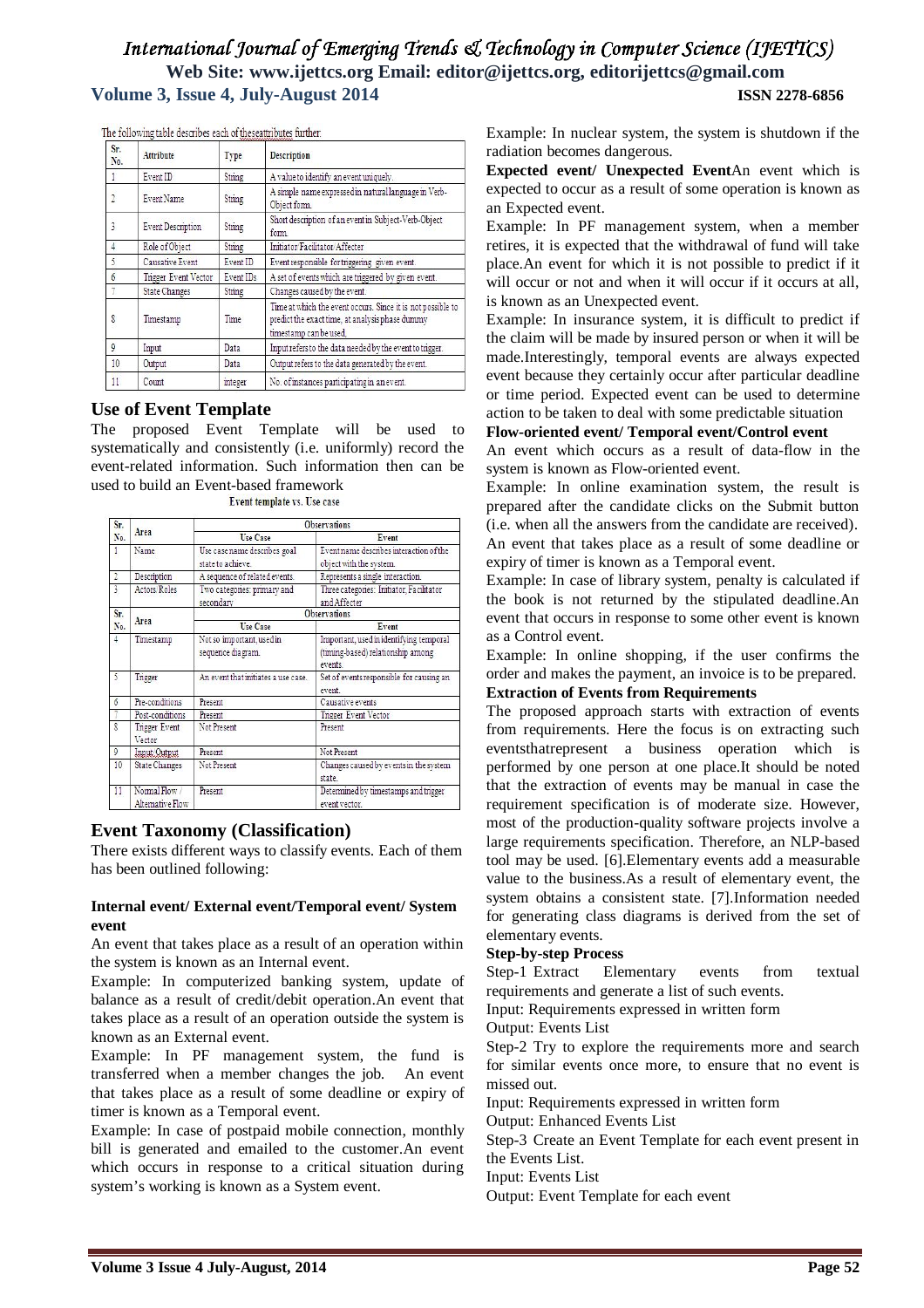Step-4 Apply the (proposed) Changeover process on Event templates to extract information of classes, their attributes, methods and inter-relationships.

Input: Event Template for each event

Output: Classes with attributes, methods and relationship with other classes.

#### **The (proposed) Changeover Process**

The Changeover process will be basically a mapping procedure. It will take Event Templates as input, apply one or more mapping rules to them and generate important information like

- $\checkmark$  Class name
- $\checkmark$  Message passing(i.e. flow of information) among objects
- $\checkmark$  Operations to be defined in classes
- $\checkmark$  Relationship among classes
- Mapping rules to be used as a part of this process have been described next.

#### **IFA-to-Class**

Each of the Initiator/ Facilitator/Affector will be mapped to a class. There is a field in Event Template named "Role of Object". Value of this field will be extracted to get classname.Possible problem: Redundancy in classname may be there because more than one event may suggest the same class. Proposed Solution: Redundancy can be removed primarily by merging all classnames and then removing duplicates. Further, synonyms may also be removed.

#### **IFA-to-Role**

The same "Role of Object" field, discussed earlier, will help to add and set similar "Role" attribute in a class.

#### **IFA-to-Classtype**

This mapping will add and set a "Classtype" field in a class. It can take one of the following the values:

1) Entity class: An Entity class represents the entity in the problem domain. Information related to such entity has to be stored for long time.

2) Control class: Control classes are used to represent transaction, co-ordination, sequencing and controlling information.

3) Boundary class: Boundary classes define scope of the problem. They specify entities internal and external to the problem domain.

Initiator and Affecter can be Entity or Control class. Facilitator acts as Boundary class**.**

#### **Count-to-Association**

The "Count" field of an Event Template represents no. of instances participating in an event. It gives relationship of one with other. (One-to-one or one-to-many)

#### **State Changes-to-State**

State Changes section of an Event template describes type of a change that can occur due to an event; and corresponding input and output section describes attributes getting affected by events for carrying out such a change

If a State Changestype is creation (e.g. tour created), inputs from input section define new attributes (state members) of an Affecter class**.** 

If a State Changes type is termination (e.g. tour terminated), an object already exist, so inputs are attributes of a specific affecter (object) to be terminated from a system.

If a State Changes type is read or access, an object already exist, so inputs search a specific object to be read or accessed. Such a change-event has a facilitator but no affecter.

If a State Changes type is modification/ updating (e.g. tour modified), an object already exist, so inputs are attributes to be modified/updated or some new attributes to be added to an affecter (object).

Calculate, Compute or Monitor are special cases of modify, read or access**.** 

If a State Changes type is calculation, an object already exist, so inputs are attributes to be used to perform some calculations and modify an object state. Output of a change event produces important result in a system.

If a State Changes type is monitoring, an object already exist, so inputs are attributes to be checked to detect conditions for triggering a state or a control oriented event. Input is indicative of attribute(s) to be monitored. Output of a change event produces important result in a system.

If a State Changes type is computation, an object already exist, so inputs are attributes used to perform a query or compute a functional value without modifying an object state. Output of a change event produces an important result in a system.

#### **State Changes-to-Association**

An Initiator starts an event and an affecter gets affected by an event, so a direct relationship is mapped between them. If an event has a facilitator, an Initiator carries out an event with the help of a facilitator, so a relationship also exists between them.Whenever an event causes a change, such that the type is connection, then an association is mapped between an Initiator and an Affecter or an Initiator and a Facilitator of an event. This mapping rule affects a class diagram. When the type is disconnection, an object diagram is affected. A verb phrase from an event name is mapped to define an association name property of an association. A count attribute specifies multiplicity of an association. An association is automatically mapped by rules of creation, access, read, modify and classify.

#### **State Changes-to-Access**

Selector functions are defined in every class to read state of an object. Whenever an event causes a change, such that the State Changestype is read or access, then an association relationship is mapped between an Initiator and a Facilitator of an event, if not already mapped by an earlier rule. This mapping rule does not change state of an object. The read event is to read an entire state of an object whereas an access event only reads a part of an object's state. This rule adds a selector (an overloaded get method) to a facilitator (if it is an entity class) and correspondingly, adds a read or an access method to an initiator or a facilitator (if it is a boundary or a control class) of an event. A read method is given a name- read followed by name of a facilitator and an access method is given a name- access followed by name of an attribute of a facilitator.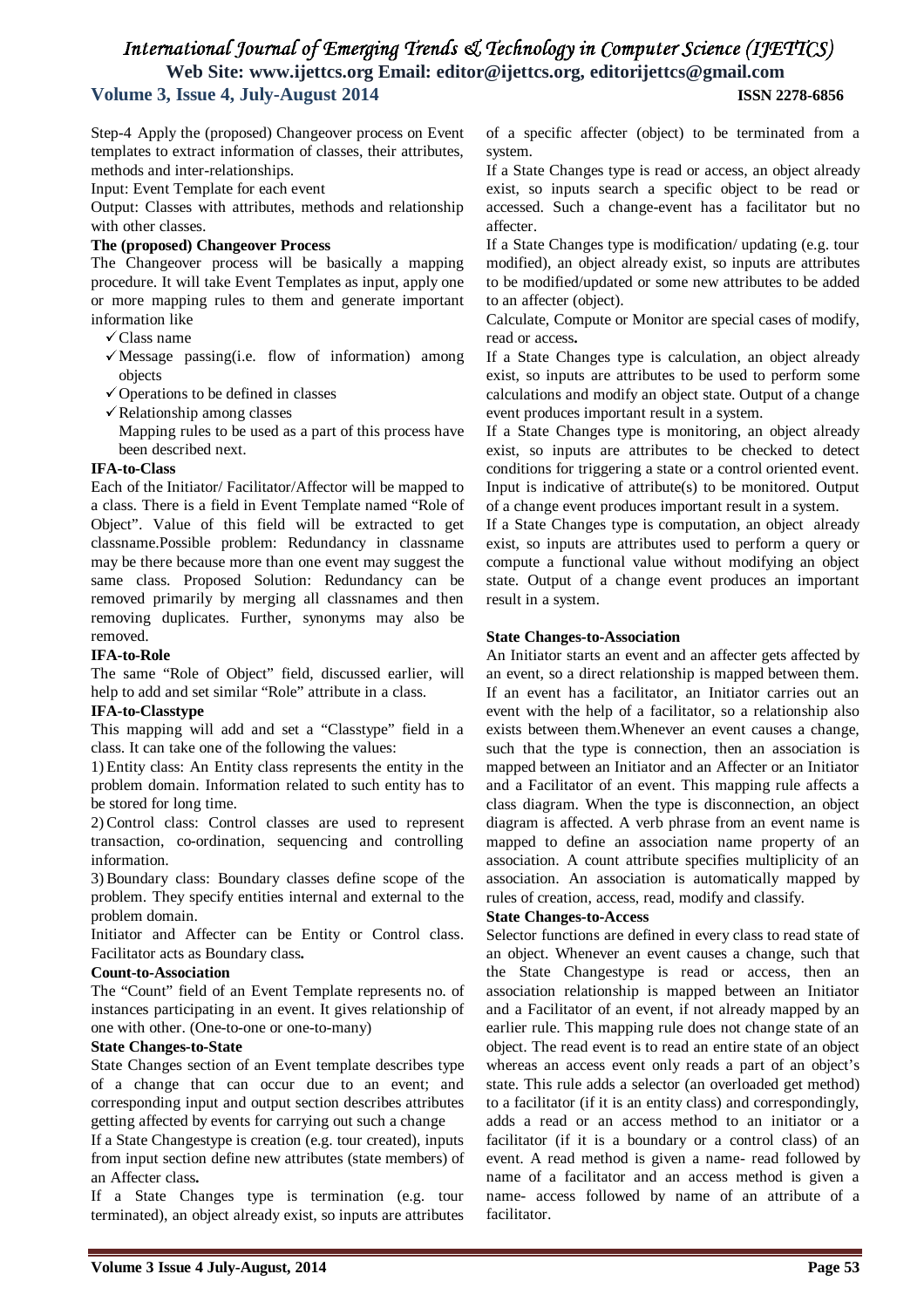#### *State Changes -to-Modifier*

Events modify (update) state of an object through modifiers defined in a class. Whenever an event causes a change, such that the State Changestype is 'update', then an association relationship is mapped between an Initiator and an Affecter or an Initiator and a Facilitator of an event. An update event only updates a part of an object state. This rule adds a modifier (i.e. an overloaded set method) to a facilitator (if it is an entity class) or an affecter and correspondingly, adds an update method to an initiator or a facilitator (if it is a boundary or a control class) of an event. Such a method is given a name- update followed by name of an affecter.

#### *State Changes-to-Classification*

If the State Changestype is denoted by word 'classified' such as A classified B, class A is

classified to be of type class B. Similarly words like 'type of', 'can be', 'is a', 'kind of' among Initiators, Facilitators or Affecters of events are mapped to inheritance.

#### **Implementation and Practical Evaluation of the proposed approach**

The proposed approach has been implemented on an imaginary Reservation System.

#### Requirements

Software for a travel agency provides reservation facilities for the people who wish to travel on tours by accessing a built-in network at the agency bureau. The application software keeps information on tours. Users can access the system to make a reservation on a tour and to view the information about the tours available without having to go through the trouble of asking the employees at the agency. The third option is to cancel a reservation that a user has made. Any complaints or suggestions that a client may have could be sent by email to the agency or stored in the complaint database. Finally, the employees of the corresponding agency can use the application to administrate the system's operations. Employees can add, delete or update the information on the customers and the tours. For security purposes, each employee is provided a login ID and password by the manager to be able to access the database of the travel agency.

| Sr.                 | Event                                                                 | Type of Event         |
|---------------------|-----------------------------------------------------------------------|-----------------------|
| No.<br>$\mathbf{1}$ | Customer views tour information                                       | <b>External Event</b> |
| 2.                  | Customer makes a reservation on tour.                                 | <b>External Event</b> |
| 3.                  | Customer cancels a reservation on tour.                               | <b>External Event</b> |
| 4.                  | Customer sends a complaint.                                           | <b>External Event</b> |
| 5.                  | Customer sends a suggestion                                           | <b>External Event</b> |
| 6.                  | TA Software provides user id and password to customer.                | <b>External Event</b> |
| 7.                  | TA Software sends complaint to Travel agency.                         | Temporal Event        |
| 8.                  | TA Software sends suggestion to Travel agency.                        | <b>External Event</b> |
| 9.                  | Manager provides login id and password to employee.                   | <b>External Event</b> |
| 10.                 | Employee adds customer information.                                   | <b>External Event</b> |
| 11.1                | Employees add tour information.                                       | <b>External Event</b> |
| 12.                 | Employees update customer information.                                | <b>External Event</b> |
| 13.1                | Employees delete customer information.                                | <b>External Event</b> |
| 14.                 | Employees update tour information.                                    | <b>External Event</b> |
| 15                  | Employees delete tour information                                     | <b>External Event</b> |
| 16.                 | Customer registers with TA software.                                  | <b>External Event</b> |
| 17.                 | TA software sends a complaint form to the Customer.                   | Temporal Event        |
| 18.                 | TA software sends a suggestion form to the Customer.                  | Temporal Event        |
| 19                  | TA software generates a monthly report of all potential<br>customers. | Temporal Event        |
| 20.1                | TA software monthly sends list of all tours to customers.             | Temporal Event        |
| 21.1                | TA software weekly generates a report of all booked tours.            | Temporal Event        |
| 22.1                | TA software weekly generates a report of all canceled tours.          | Temporal Event        |
| 23.1                | TA software displays the tour details.                                | Temporal Event        |
| 24.1                | TA software generates monthly reports on the revenue.                 | Temporal Event        |
|                     |                                                                       |                       |

As per step 4 in the process, all events are documented in the proposed Event template.Event Templates corresponding to some of the events listed above are shown below:

Event template for event "Travel agency enters tour information through TA software"

|                 | Event ID              | <b>EA03</b>                                                                     |
|-----------------|-----------------------|---------------------------------------------------------------------------------|
|                 | Eventname             | Tour information                                                                |
| 3.              | Description           | Travel agency keeps tour information through this application<br>software       |
| $\overline{4}$  | Role of Object        | Initiator                                                                       |
| $\overline{5}$  | Causative Events      | <b>EA01</b>                                                                     |
| б.              | <b>Trigger Vector</b> | <b>NULL</b>                                                                     |
|                 | <b>State Changes</b>  | Connection event between Travel agency and tour creation event<br>of Tour class |
| 8.              | Timestamp             | TA <sub>2</sub>                                                                 |
| 9.              | Input                 | Tour id, Tour name, Source, Destination, Cost, Days, Availability<br>status     |
| 10 <sup>1</sup> | Output                | Tour Information                                                                |
|                 | Count                 |                                                                                 |

Event template for event "Customer registers with TA software"

|     | ,,,,,,,,,,            |                                                         |  |  |  |  |
|-----|-----------------------|---------------------------------------------------------|--|--|--|--|
| Ŀ.  | Event ID              | <b>EA04</b>                                             |  |  |  |  |
| 2.  | Event name            | Register customer                                       |  |  |  |  |
| 3.1 | Description           | Customer registers with software                        |  |  |  |  |
|     | 4. Role of Object     | Initiator                                               |  |  |  |  |
| 5.  | Causative Events      | Customer makes a reservation on tour.                   |  |  |  |  |
| 6.  | <b>Trigger Vector</b> | TA Software provides user id and password to customer.  |  |  |  |  |
| 7.1 | <b>State Changes</b>  | Creation event of Customer profile                      |  |  |  |  |
| 8.  | Timestamp             | TA <sub>3</sub>                                         |  |  |  |  |
| 9.  | Inputs                | Customer name, email, phone number etc.                 |  |  |  |  |
| 10  | Output                | Travel agency provides user id and password to customer |  |  |  |  |
|     | Count                 |                                                         |  |  |  |  |

### **Application of (proposed) Changeover Process**

The proposed rules were applied on all event templates of events listed above and information to generate a class diagram is extracted from these event templates. [8]

#### **IFA-to-Class**

In the case study chosen, we have identified Initiators, Facilitators and Affecters from all event templates and found the following potential class names:Customer, Tour, Reservation, Complaint, Suggestion, Manager, Employee

#### **IFA-to-Role**

Role of an Initiator, a Facilitator and an Affecter identified from the case study are shown below:

Customer – Initiator/Affector

Tour – Facilitator/Affector

Reservation - Facilitator/Affector

Complaint, Suggestion – Facilitator or Affector

Manager – Initiator

Employee – Initiator/Affector

#### **IFA-to-Classtype**

Entities have been classified as follows:

Customer, Tour, Reservation, Complaint, Suggestion, Employee – Entity class

Manager – Boundary class

Count-to-Association

In an event, "Customer makes at most four reservations for tour", multiplicity of a customer (initiator) is not specified so it is assumed to be default '0..1' and for a reservation (affecter) multiplicity count is at most four. The multiplicity constraint is specified with a class association